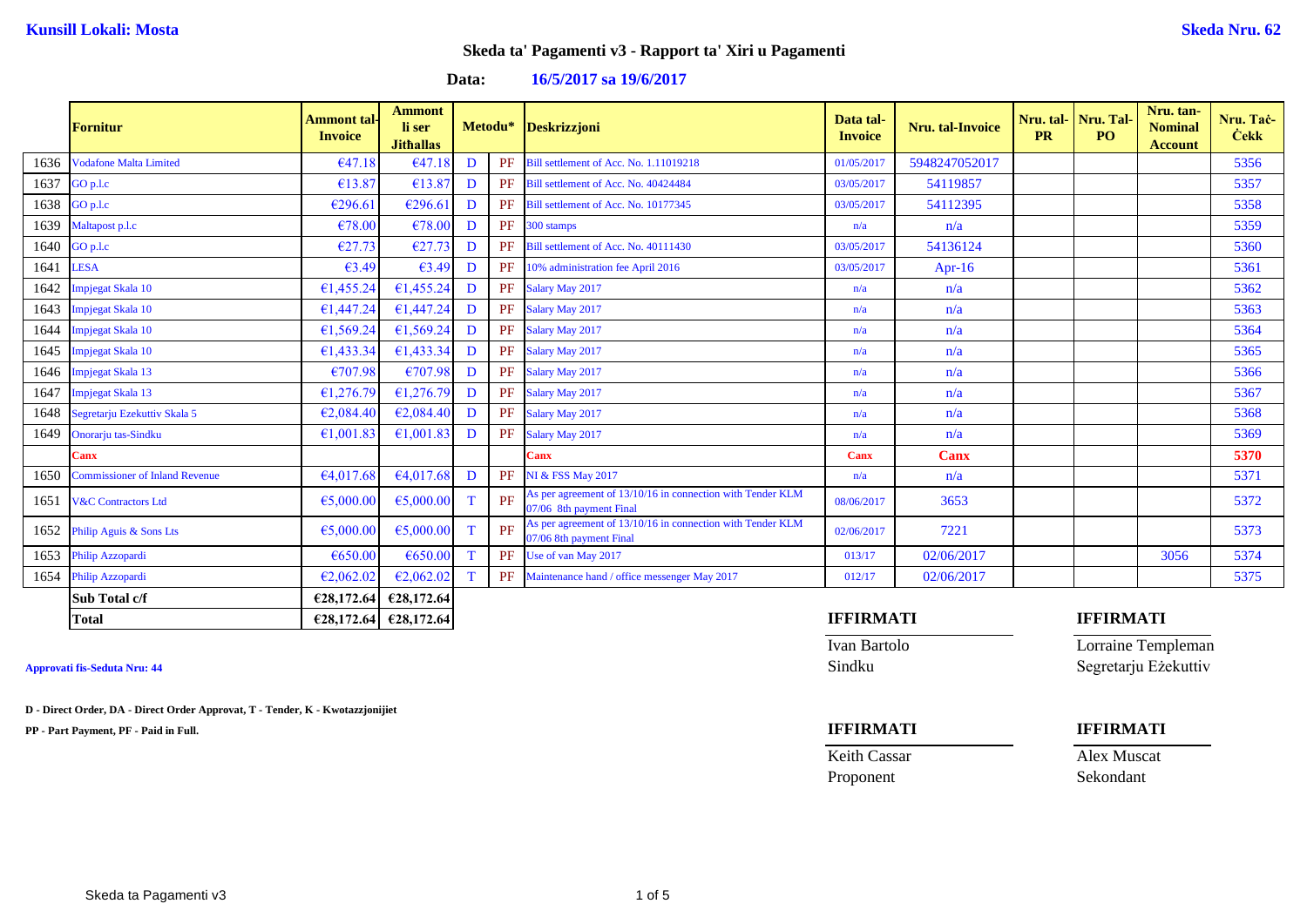**Data: 16/5/2017 sa 19/6/2017**

|      | <b>Fornitur</b>                 | <b>Ammont</b> tal-<br><b>Invoice</b> | <b>Ammont</b><br>li ser<br><b>Jithallas</b> |              |    | Metodu* Deskrizzjoni                                                                                                                  | Data tal-<br><b>Invoice</b> | Nru. tal-Invoice | <b>PR</b> | Nru. tal-Nru. Tal-<br>P <sub>O</sub> | Nru. tan-<br><b>Nominal</b><br><b>Account</b> | Nru. Tač-<br><b>Cekk</b> |
|------|---------------------------------|--------------------------------------|---------------------------------------------|--------------|----|---------------------------------------------------------------------------------------------------------------------------------------|-----------------------------|------------------|-----------|--------------------------------------|-----------------------------------------------|--------------------------|
| 1655 | Pay Self - Petty Cash           | €230.99                              | €230.99                                     | D            | PF | Pettu Cash for the month of May 2017                                                                                                  | n/a                         | n/a              |           |                                      |                                               | 5376                     |
| 1656 | GO p.l.c                        | €17.67                               | €17.67                                      | D            | PF | Bill settlement acc. No. 50310665                                                                                                     | 03/06/2017                  | 54526925         |           |                                      |                                               | 5377                     |
| 1657 | GO p.l.c                        | €339.75                              | €339.75                                     | D            | PF | Bill settlement of Acc. No. 10177345                                                                                                  | 03/06/2017                  | 54548892         |           |                                      |                                               | 5378                     |
| 1658 | <b>Vodafone Malta Limited</b>   | €47.18                               | €47.18                                      | D            | PF | Bill settlement of Acc. No. 1.11019218                                                                                                | 01/06/2017                  | 6006826062017    |           |                                      |                                               | 5379                     |
| 1659 | <b>Adam Bugeja</b>              | €698.57                              | €5,334.32                                   |              | PF | Repairing water culvert infront of 377, Triq il-Kbira                                                                                 | 30/03/2017                  | 001-2017         |           | WO 01-17                             | 2310/003                                      | 5380                     |
| 1660 | <b>Adam Bugeja</b>              | E2,117.16                            |                                             |              | PF | Repairing water culvert infront of Kina Bakery / Parish office, Triq<br>il-Kbira. Works in Vjal Ragusa Trenching & repairing pavement | 30/03/2017                  | $x01-2017$       |           | WO 63,68.70-                         | 2310/003                                      | 5380                     |
| 1661 | <b>Adam Bugeja</b>              | €141.73                              |                                             |              | PF | Repairing pavement in Triq il-Kostituzzjoni                                                                                           | 30/03/2017                  | 003-2017         |           | WO 03-17                             | 2310/003                                      | 5380                     |
| 1662 | <b>Adam Bugeja</b>              | €954.48                              |                                             | $\mathbf{T}$ | PF | Repairing water culvert infront of Batagonia, Vjal il-Qalbiena<br><b>Mostin</b>                                                       | 30/03/2017                  | 7-2017           |           | WO 07-17                             | 2310/003                                      | 5380                     |
| 1663 | <b>Adam Bugeja</b>              | €723.81                              |                                             |              | PF | Repairing water culvert infront of Triq il-Kbira first culvert as<br>soon as you pass Lord Nelson Restaurant                          | 30/3/2017                   | 8-2017           |           | WO 08-17                             | 2310/003                                      | 5380                     |
| 1664 | <b>Adam Bugeja</b>              | €698.57                              |                                             |              | PF | Repairing water culvert infront of 405, Triq il-Kbira                                                                                 | 30/03/2017                  | 9-2017           |           | <b>WO 09-1</b>                       | 2310/003                                      | 5380                     |
| 1665 | Anna Maria Grech                | €520.00                              | €520.00                                     | T            | PF | Youth Work Services May 2017                                                                                                          | 01/06/2017                  | Mosta LC 05/17   |           |                                      | 3365                                          | 5381                     |
| 1666 | Bitmac (Works) Ltd.             | €866.98                              | €866.98                                     | D            | PF | <b>IRR &amp; Blackflex</b>                                                                                                            | 20/04/2017                  | 140162           |           | 1335                                 | 2310/002                                      | 5382                     |
| 1667 | <b>C&amp;X</b> Ironmongery      | €107.75                              | €107.75                                     | D            | PF | Paint, Safety shoes, Cisa Lock & Keys                                                                                                 | 04/04/2017                  | 8237             |           | 1328                                 |                                               | 5383                     |
| 1668 | C.S.D. Office Supplies          | €135.11                              | €135.11                                     | D            | PF | A4 paper                                                                                                                              | 26/04/2017                  | 1501             |           | 1338                                 | 2620                                          | 5384                     |
| 1669 | <b>DP Road Construction Ltd</b> | €4,498.64                            | €4,498.64                                   |              | PF | Resurfacing of Triq l-Gherien tal-Wied 10% Final                                                                                      | 27/05/2017                  | 187              |           |                                      | 4108                                          | 5385                     |
| 1670 | <b>DP Road Construction Ltd</b> | €4,267.60                            | 64,267.60                                   |              | PF | Resurfacing of Triq ir-Rebbiegha 20%                                                                                                  | 10/06/2017                  | 188              |           |                                      | 4108                                          | 5386                     |
| 1671 | <b>Eagle Security Services</b>  | €59.00                               | €59.00                                      | D            | PF | Copying data & Upgrading NVR firmware                                                                                                 | 27/05/2017                  | 3942             |           |                                      | 2330                                          | 5387                     |
|      | Sub Total c/f                   | €16,424.99                           | €16,424.99                                  |              |    |                                                                                                                                       |                             |                  |           |                                      |                                               |                          |
|      | Sub Total b/f                   |                                      | $E28,172.64$ $E28,172.64$                   |              |    |                                                                                                                                       |                             |                  |           |                                      |                                               |                          |

### **Approvati fis-Seduta Nru: 44** Sindku Segretarju Eżekuttiv

**D - Direct Order, DA - Direct Order Approvat, T - Tender, K - Kwotazzjonijiet**

**PP - Part Payment, PF - Paid in Full. IFFIRMATI IFFIRMATI**

## **Total €44,597.63 €44,597.63 IFFIRMATI IFFIRMATI**

Ivan Bartolo Lorraine Templeman

Keith Cassar **Alex Muscat** Proponent Sekondant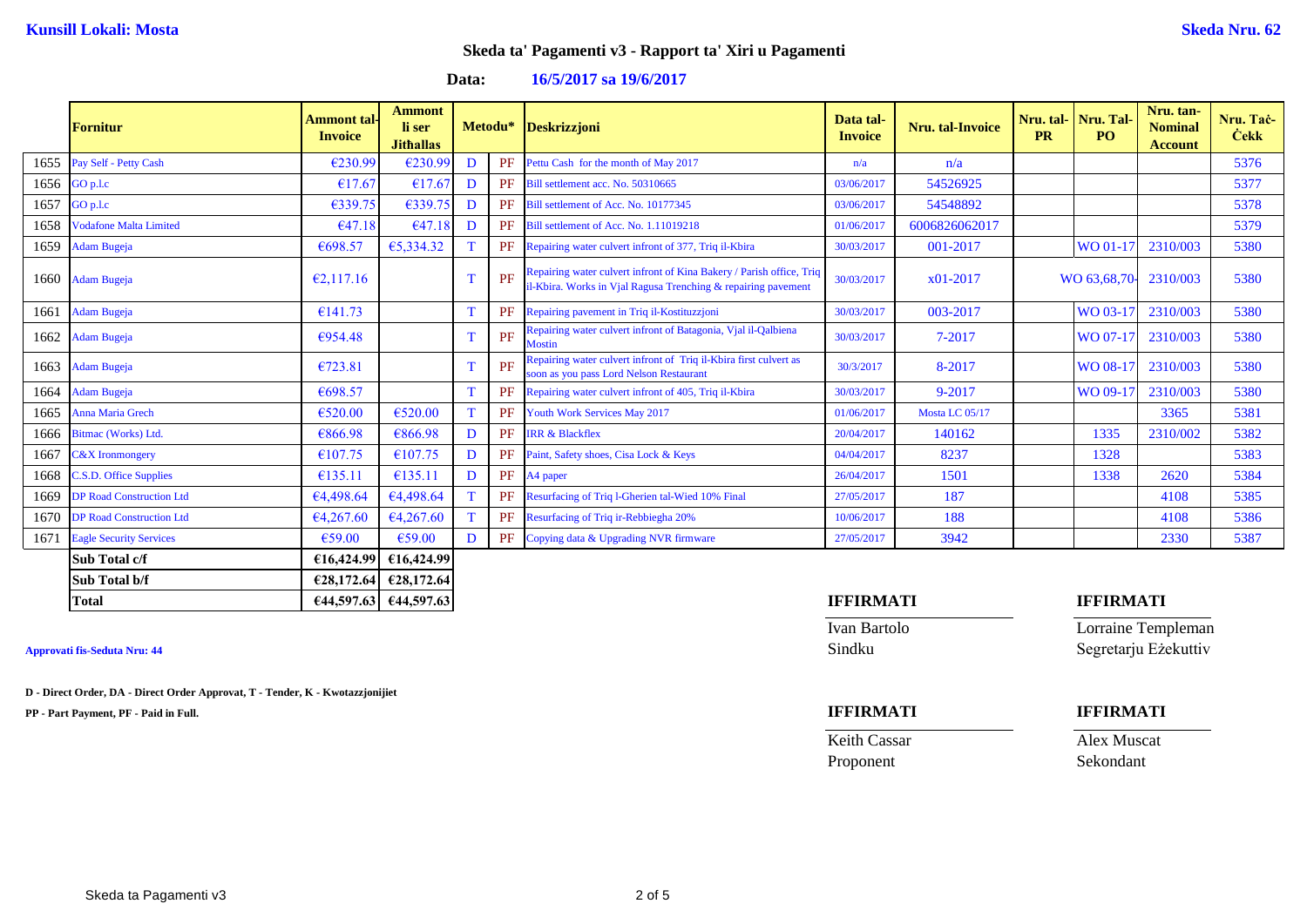**Data: 16/5/2017 sa 19/6/2017**

|      | <b>Fornitur</b>                              | <b>Ammont</b> tal-<br><b>Invoice</b> | <b>Ammont</b><br>li ser<br><b>Jithallas</b> | Metodu*     |           | <b>Deskrizzjoni</b>                                                             | Data tal-<br><b>Invoice</b> | <b>Nru.</b> tal-Invoice | <b>PR</b> | Nru. tal-Nru. Tal-<br>PO <sub>1</sub> | Nru. tan-<br><b>Nominal</b><br><b>Account</b> | Nru. Tač-<br><b>Cekk</b> |
|------|----------------------------------------------|--------------------------------------|---------------------------------------------|-------------|-----------|---------------------------------------------------------------------------------|-----------------------------|-------------------------|-----------|---------------------------------------|-----------------------------------------------|--------------------------|
| 1672 | <b>Ell's Urban Services Ltd</b>              | €859.39                              | €5,858.68                                   | T           | PF        | Patching in Triq il-Familja Cumbo                                               | 17/04/2017                  | <b>Bill 18</b>          |           | WO 04-17                              |                                               | 5388                     |
| 1673 | <b>Ell's Urban Services Ltd</b>              | €1,052.52                            |                                             | T           | PF        | Patching in Triq Alofju Wignacourt                                              | 17/04/2017                  | <b>Bill 18</b>          |           | WO 04-17                              |                                               | 5388                     |
| 1674 | <b>Ell's Urban Services Ltd</b>              | €27.08                               |                                             | $\mathbf T$ | PF        | Patching in Triq Alofju Wignacourt                                              | 17/04/2017                  | <b>Bill 18</b>          |           | WO 04-17                              |                                               | 5388                     |
| 1675 | <b>Ell's Urban Services Ltd</b>              | €932.25                              |                                             | T           | PF        | Patching in Triq Ta' Vnezja                                                     | 17/04/2017                  | <b>Bill 18</b>          |           | WO 04-17                              |                                               | 5388                     |
| 1676 | <b>Ell's Urban Services Ltd</b>              | €1,306.05                            |                                             | T           | <b>PF</b> | Patching in Triq il-Ballata                                                     | 17/04/2017                  | <b>Bill 18</b>          |           | WO 04-17                              |                                               | 5388                     |
| 1677 | <b>Ell's Urban Services Ltd</b>              | €202.30                              |                                             | T           | PF        | Patching in Triq il-Ballata                                                     | 17/04/2017                  | <b>Bill 18</b>          |           | WO 04-17                              |                                               | 5388                     |
| 1678 | <b>Ell's Urban Services Ltd</b>              | £1,479.09                            |                                             | $\mathbf T$ | PF        | Patching in Triq Santu Rokku                                                    | 17/04/2017                  | <b>Bill 18</b>          |           | WO 04-17                              |                                               | 5388                     |
|      | 1679 Environmental Landscapes Consortium Ltd | €3,380.83                            | €1,126.94                                   | T           | PP        | Cleaning & Maintenance of Parks, Gardens & soft areas December<br>2015(2)       | 31/12/2015                  | 15002                   |           |                                       | E22                                           | 5389                     |
|      | 1680 Jimmy Muscat                            | €1,415.00                            | €1.415.00                                   | T           | PF        | Bulky refuse collection May 2017                                                | 31/05/2017                  | 005/17                  |           |                                       | 3042                                          | 5390                     |
| 1681 | Koperattiva Tabelli u Sinjali                | €168.23                              | €694.81                                     | T           | PF        | Road markings (Job sheet 15255)                                                 | 26/04/2017                  | 23021                   |           | WO 31 & 39                            | 2365                                          | 5391                     |
| 1682 | Koperattiva Tabelli u Sinjali                | €281.71                              |                                             | T           | PF        | Road markings (Job sheet 15253)                                                 | 25/04/2017                  | 23022                   |           | WO 30-17                              | 2365                                          | 5391                     |
| 1683 | Koperattiva Tabelli u Sinjali                | €244.87                              |                                             | T           | PF        | Road markings (Job sheet 15254)                                                 | 26/04/2017                  | 23023                   |           | WO 49, 31, 30                         | 2365                                          | 5391                     |
| 1684 | <b>Lornit Limited</b>                        | €1,159.94                            | €1,159.94                                   | T           | PF        | Permit Management System from 1 July 2017 - 30 June 2018                        | 10/05/2017                  | 20170510165708          |           |                                       | 3195                                          | 5392                     |
|      | 1685 Mario Mallia                            | €333.95                              | €529.66                                     | D           | PF        | Repairing & maintenance works on lamps in soft area Pjazza<br><b>Anglu Gatt</b> | 28/05/2017                  | 798                     |           | WO 38-201                             | 3010                                          | 5393                     |
| 1686 | <b>Mario Mallia</b>                          | €195.71                              |                                             | D           | PF        | Changing of floodlight of roundabout in Rotunda square                          | 04/06/2017                  | 810                     |           | WO 45.201                             | 3010                                          | 5393                     |
| 1687 | <b>New Reef</b>                              | €210.00                              | €210.00                                     | D           | PF        | <b>Two Frames</b>                                                               | 29/05/2017                  | 1673                    |           | 1320                                  | 7310                                          | 5394                     |
| 1688 | <b>Northern Cleaning Group Ltd</b>           | €413.00                              | €16,188.29                                  | T           | PF        | Collection of Saperated Waste (Glass Bag) January 2017                          | 13/02/2017                  | NCGgls02/17             |           |                                       | 3046                                          | 5395                     |
| 1689 | <b>Northern Cleaning Group Ltd</b>           | 63,982.50                            |                                             | T           | PF        | Collection of Saperated Waste (Grey Bag) January 2017                           | 13/02/2017                  | NCGrec03/17             |           |                                       | 3046                                          | 5395                     |
| 1690 | <b>Northern Cleaning Group Ltd</b>           | £11,792.79                           |                                             | T           | PF        | <b>Collection of Waste March 2017</b>                                           | 31/03/2017                  | 003/17                  |           |                                       | 3041                                          | 5395                     |
| 1691 | <b>PC Options Lts</b>                        | €404.98                              | €404.98                                     | DA          | PF        | Hard disks for server                                                           | 31/05/2017                  | IP3199683               |           | 1348                                  | 7310                                          | 5396                     |
|      | Sub Total c/f                                | £29,842.19                           | €27,588.30                                  |             |           |                                                                                 |                             |                         |           |                                       |                                               |                          |
|      | Sub Total b/f                                |                                      | $644,597.63$ $644,597.63$                   |             |           |                                                                                 |                             |                         |           |                                       |                                               |                          |

**D - Direct Order, DA - Direct Order Approvat, T - Tender, K - Kwotazzjonijiet**

**PP - Part Payment, PF - Paid in Full. IFFIRMATI IFFIRMATI**

## **Total €74,439.82 €72,185.93 IFFIRMATI IFFIRMATI**

Keith Cassar **Alex Muscat** Proponent Sekondant

Ivan Bartolo Lorraine Templeman **Approvati fis-Seduta Nru: 44** Sindku Segretarju Eżekuttiv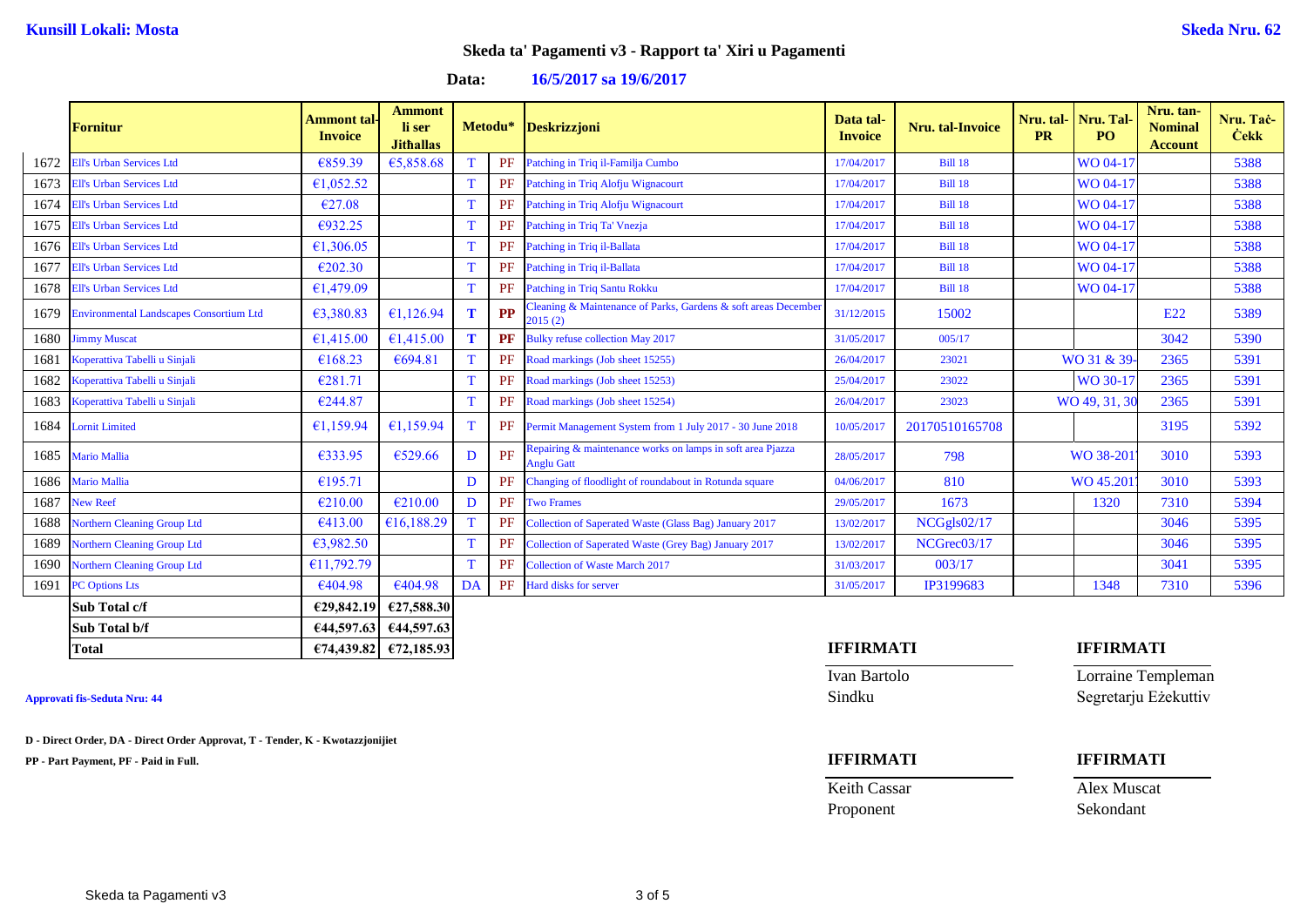**Data: 16/5/2017 sa 19/6/2017**

|      | <b>Fornitur</b>                          | Ammont tal-<br><b>Invoice</b> | <b>Ammont</b><br>li ser<br><b>Jithallas</b> |         |    | Metodu* Deskrizzjoni                                                         | Data tal-<br><b>Invoice</b> | Nru. tal-Invoice | <b>PR</b> | Nru. tal- Nru. Tal-<br>P <sub>O</sub> | Nru. tan-<br><b>Nominal</b><br><b>Account</b> | Nru. Tač-<br><b>Čekk</b> |
|------|------------------------------------------|-------------------------------|---------------------------------------------|---------|----|------------------------------------------------------------------------------|-----------------------------|------------------|-----------|---------------------------------------|-----------------------------------------------|--------------------------|
| 1692 | Philip Azzopardi                         | €29.50                        | €29.50                                      | D       | PF | Red wood for benches                                                         | 23/05/2017                  | 0011/17          |           | 1344                                  | 2310/003                                      | 5397                     |
| 1693 | <b>PwC Malta Technology Services Ltd</b> | €826.00                       | €826.00                                     | T       | PF | IT services rendered in May 2017                                             | 31/6/2017                   | MLT37200364      |           |                                       | 3110                                          | 5398                     |
| 1694 | <b>R&amp;G Harware</b>                   | €64.50                        | €64.50                                      | D       | PF | Gutters & grills                                                             | 23/05/2017                  | 42485            |           | 1345                                  | 2210/002                                      | 5399                     |
| 1695 | <b>Romona Agius</b>                      | €826.00                       | €826.00                                     | $\bf K$ | PF | Cleaning and upkeep of Mosta public convenience for the month<br>of May 2017 | 26/05/2017                  | 8                |           |                                       | 3053                                          | 5400                     |
|      | 1696 SG Solutions                        | €251.39                       | €250.68                                     | K       | PF | Photopies Lease Fee + copies April 2017                                      | 28/04/2017                  | 90002            |           |                                       | 3130                                          | 5401                     |
| 1697 | <b>SG Solutions</b>                      | $-60.71$                      |                                             |         |    | Less 0.71 cents given extra in previous payment cheque 5347                  |                             |                  |           |                                       |                                               | 5401                     |
|      | 1698 Silver Star Transport Ltd           | €207.68                       | €207.68                                     | T       | PF | <b>Transport Service Day Centre April 2017</b>                               | 30/04/2017                  | 10004601         |           |                                       | 3364                                          | 5402                     |
| 1699 | Tiffranka dot com                        | €180.00                       | €180.00                                     | D       | PF | <b>Toners for Canon 712</b>                                                  | 08/05/2017                  | 978              |           | 1337                                  | 2620                                          | 5403                     |
| 1700 | <b>Topserv Gozo</b>                      | €2,997.20                     | €3,315.80                                   | T.      | PF | Works on Hydraulic pump                                                      | 31/01/2017                  | 17351            |           | $56-17$                               | 2310/003                                      | 5404                     |
|      | 1701 Topserv Gozo                        | €318.60                       |                                             | T.      | PF | Repairing door spring                                                        |                             |                  |           |                                       | 2310/003                                      | 5404                     |
| 1702 | <b>WasteServ Malta Ltd</b>               | €5,559.68                     | 64,125.38                                   | T       | PF | Allocated MSW Waste (Ghallis Engineered Landfill) - 16/02/2017<br>28/02/2017 | 15/03/2017                  | 71529            |           |                                       | 3045                                          | 5405                     |
| 1703 | <b>WM Environmental Ltd</b>              | €6,403.95                     | €8,727.89                                   | T       | PF | Street sweeping for April 2017                                               | 01/05/2017                  | 45               |           |                                       | 3051                                          | 5406                     |
| 1704 | <b>WM Environmental Ltd</b>              | €2,446.25                     |                                             | T.      | PF | Cleaning & Maintenance of Parks, Gardens & soft areas April<br>2017          | 01/05/2017                  | 16               |           |                                       |                                               | 5406                     |
| 1705 | <b>WM Environmental Ltd</b>              | $-6122.31$                    |                                             |         |    | Less 5% as per defaault notice 1/2017                                        | 12/04/2017                  |                  |           |                                       |                                               | 5406                     |
|      | Sub Total c/f                            | £19,987,73                    | £18,553.43                                  |         |    |                                                                              |                             |                  |           |                                       |                                               |                          |
|      | Sub Total b/f                            |                               | $E74,439.82$ $E72,185.93$                   |         |    |                                                                              |                             |                  |           |                                       |                                               |                          |

**D - Direct Order, DA - Direct Order Approvat, T - Tender, K - Kwotazzjonijiet**

**PP - Part Payment, PF - Paid in Full. IFFIRMATI IFFIRMATI**

### **Total €94,427.55 €90,739.36 IFFIRMATI IFFIRMATI**

Keith Cassar **Alex Muscat** 

Ivan Bartolo Lorraine Templeman **Approvati fis-Seduta Nru: 44** Sindku Segretarju Eżekuttiv

Proponent Sekondant